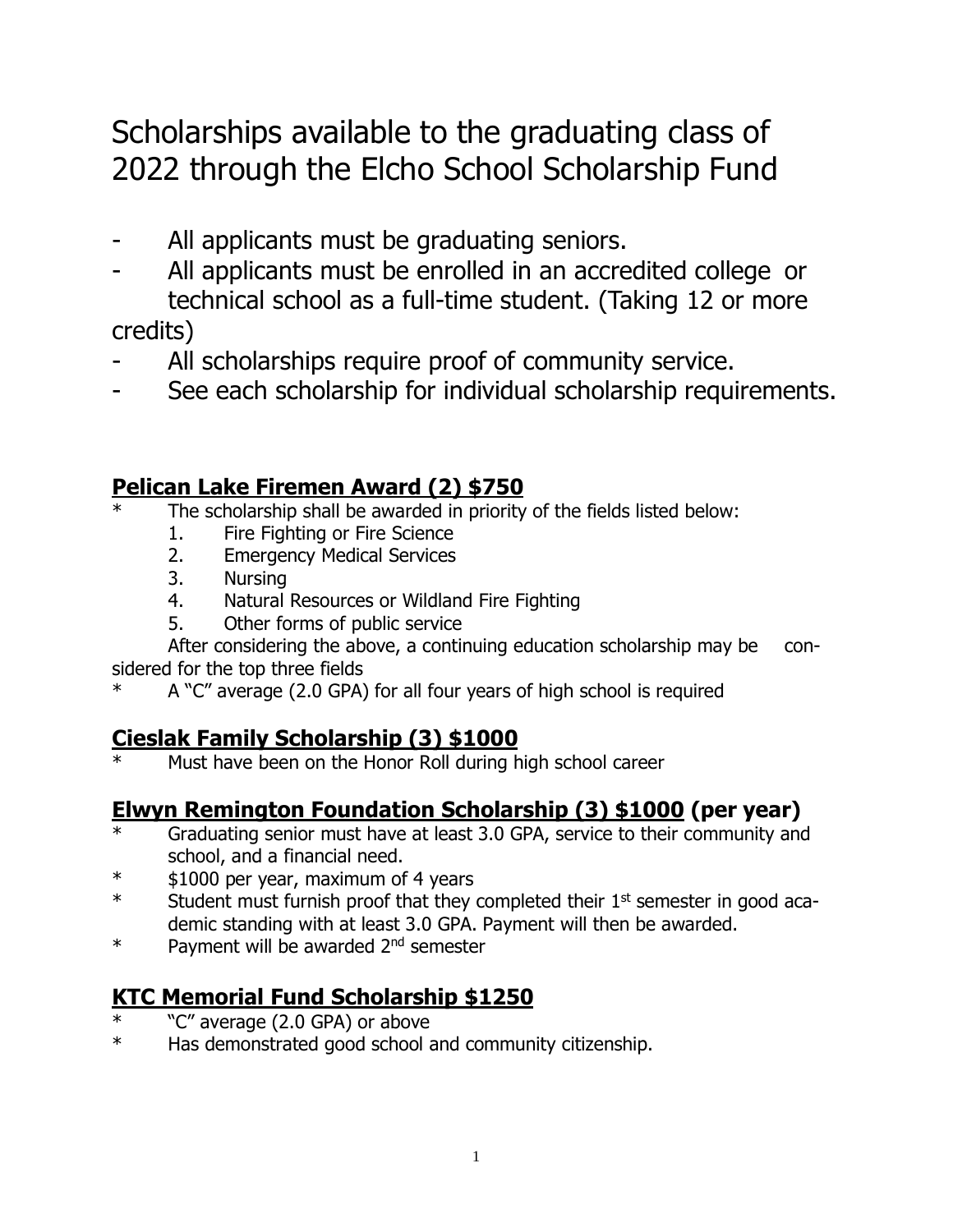## **Visser Family Community Service Award \$500**

- "C" average (2.0 GPA) or above
- \* Must include a statement describing community involvement

# **Elcho Fire Department Scholarship \$500**

- Going into one of the following fields of study:
	- 1. Medical
	- 2. Police Science
	- 3. Firefighting
- \* "B" average (3.0 GPA) or above

## **Excellence Award \$500**

- Going to a 4-year university
- \* Must be in the top third of his/her class
- \* Has volunteered in the community

## **Elcho PTO Scholarship \$250**

- "B" average (3.0 GPA) or above
- \* Participated in at least one extra-curricular during senior year

#### **Believe in Yourself Award \$500**

- \* Graduating female in the top 50% of her class
- \* Has participated in two sports in three or more years of her high school career

## **Mary Ann McCarthy Scholarship \$500**

- Top 10 in class
- \* Played two high school sports for at least three years
- \* Short essay based on the senior's experience with an older person and how that experience made a difference in the senior's life.

## **Hyland Lakes Lions Scholarship \$500**

- \*  $B''$  average (3.0 GPA) or above<br>\* Priority given to a student enteri
- Priority given to a student entering a "Public Service" field of study.
- \* Given to a student with a greater financial need.

## **Challenge Award \$400**

Include an essay on the biggest challenge that you have had and how you have had to overcome it. What have you learned from this? \*500 word minimum